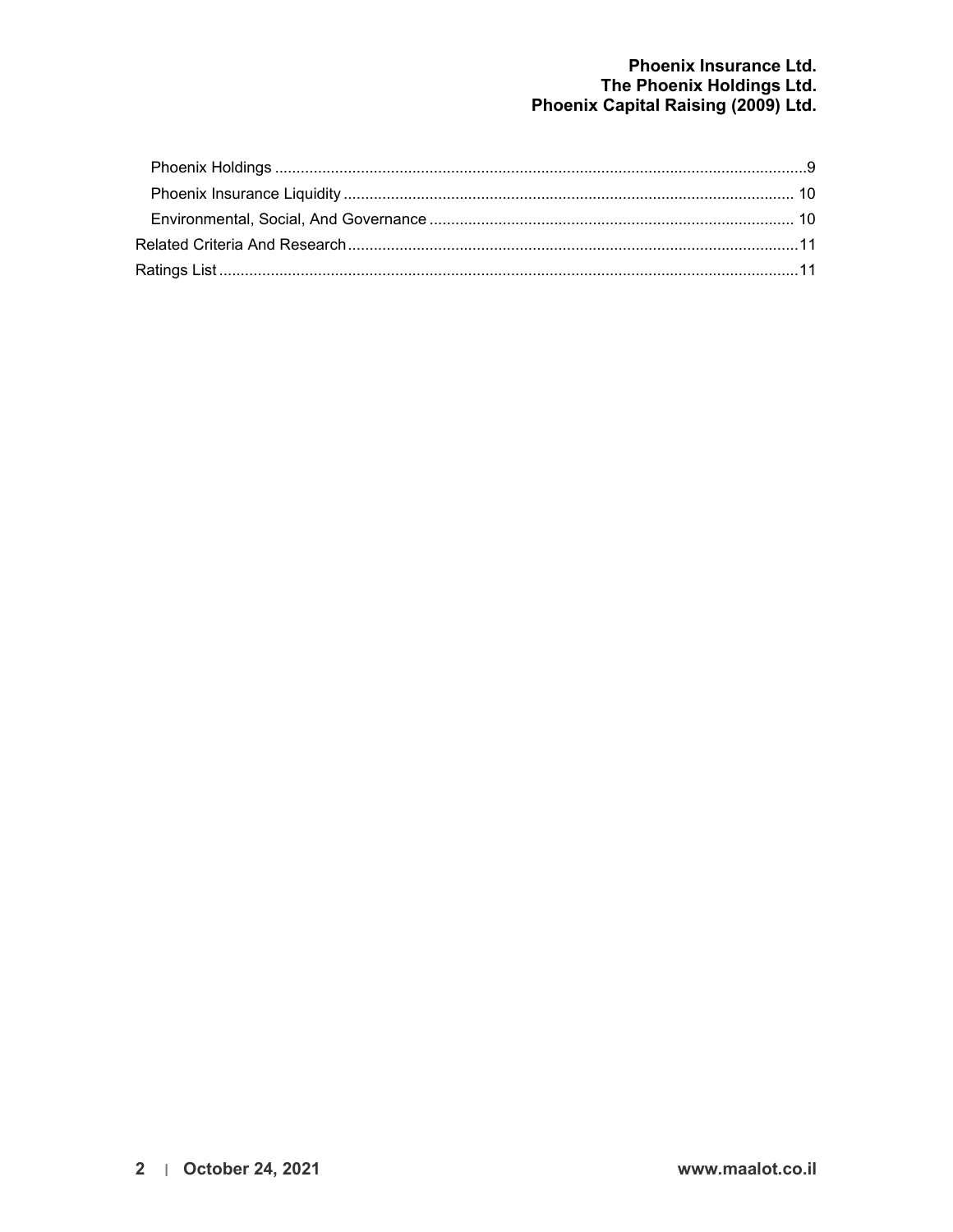# **Phoenix Insurance Ltd.**

**Issuer Credit Affirmed ilAA+/Stable**

# **The Phoenix Holdings Ltd.**

**Issuer Credit Affirmed ilAA-/Stable**

# **Phoenix Capital Raising (2009) Ltd.**

# <span id="page-2-0"></span>**Overview**

| <b>Key Strengths</b>                                                                                                              | <b>Key Risks</b>                                                                                             |
|-----------------------------------------------------------------------------------------------------------------------------------|--------------------------------------------------------------------------------------------------------------|
| Established competitive position as one of the<br>$\bullet$<br>three largest insurance groups in Israel.                          | Exposure to low interest environment<br>$\bullet$<br>triggering profit volatility due to frequent            |
| Diversified income sources and distribution<br>$\bullet$<br>channels.                                                             | strengthening of life and health insurance<br>reserves.                                                      |
| Strong profitability, outperforming its local<br>$\bullet$<br>peers, measured by an average ROE of 14%<br>in the last five years. | Capital market volatility which may trigger<br>volatility in investment income and overall<br>profitability. |

**S&P Maalot expects that Phoenix Insurance Ltd. ("Phoenix Insurance" or "the Company") will maintain its position among the three leading insurers in Israel,** benefiting from increasing digital processes, diverse premium stream and distribution channels, and favorable underwriting profitability.

**We forecast about 2%-3% GPW growth in 2021 while profitability remains strong.** P/C and life & long-term savings segments premium growth will benefit from overall improved economic conditions and the labor market recovery. At the same time, we expect health insurance premiums to decline following the termination of Meuhdedt health fund's long-term care insurance and David Shield's travel and relocation insurance transactions. We expect growth in assets under management to drive higher income from variable and fixed management fees, and forecast about 93% P/C net combined ratio, continued high investment income due to market performance in 2021, leading to 13%-15% ROE.

**We expect Phoenix Holdings' liquidity to remain stable, as well as its ability to serve its debt from its own resources.** Our assessment is supported by Phoenix Holdings' actions to increase diversification of the group's activity. We expect cash flow streams from non-regulated entities, in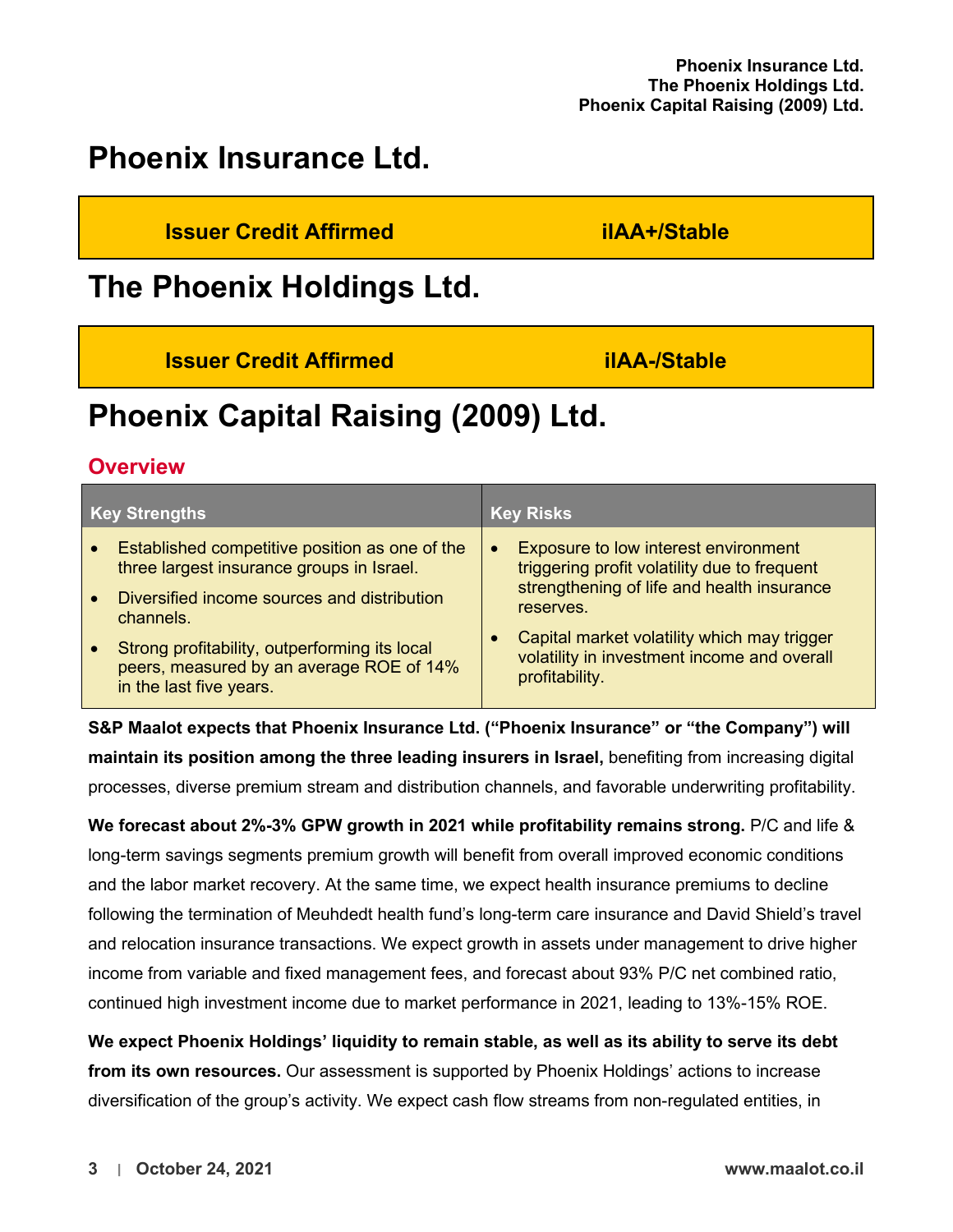particular subsidiaries Phoenix Agencies and Excellence, will be sufficient to cover Phoenix Holdings' ongoing cash requirements. The distribution by Phoenix Insurance of Phoenix Pension & Provident Funds Ltd. as dividend-in-kind to Phoenix Holdings further supports our assessment. We believe Phoenix Holdings will focus on accelerated growth in these activities, in order to increase nonregulatory cash flows and decrease its dependence on divided receipts from Phoenix Insurance.

**Phoenix Insurance's capitalization, both on group and standalone basis, will remain adequate compared with its on balance sheet risks.** According to S&P global ratings' risk-adjusted capital model, Phoenix's capitalization is expected to remain stable in 2021-2023. Our assessment is supported by Phoenix's strong profitability, driven by its robust underwriting profitability which should offset overall profitability and capitalization volatility due to capital markets and investment income volatility.

## <span id="page-3-0"></span>**Outlook**

The stable outlook on Phoenix Insurance reflects our view that it will maintain its leading competitive position in the Israeli insurance industry and a stable financial risk profile in the next 18-24 months. Our view is supported by the company's diversified business model and sound profitability, supporting its capital accumulation and adequacy compared with its on-balance-sheet risks.

The stable outlook on Phoenix Holdings reflects our expectation that it will maintain an adequate level of liquid sources, at least 1.2x of is uses, which will allow it to serve its liquidity needs in the next 18-24 months at the least.

### <span id="page-3-1"></span>**Upside Scenario**

We may raise Phoenix Insurance's rating in the next 18-24 months if its stand-alone and consolidated capitalization level exceeds our expectations, supported by strong operating performance, such that its loss-absorption capacity consistently increase to a higher confidence level in our risk-adjusted capital model and accordingly support a higher rating. This will allow the company to absorb the volatility due to the low interest rate environment and capital markets' volatility's effect on investment income. At the same time, we expect Phoenix Insurance to maintain at least the current gross premiums written growth pace.

An upgrade on Phoenix Holdings is subject to an upgrade on Phoenix Insurance.

### <span id="page-3-2"></span>**Downside Scenario**

We may lower Phoenix Insurance's rating the next 18-24 months if its operating performance materially deteriorate and erode its capital buffer and loss absorbing capacity thus materially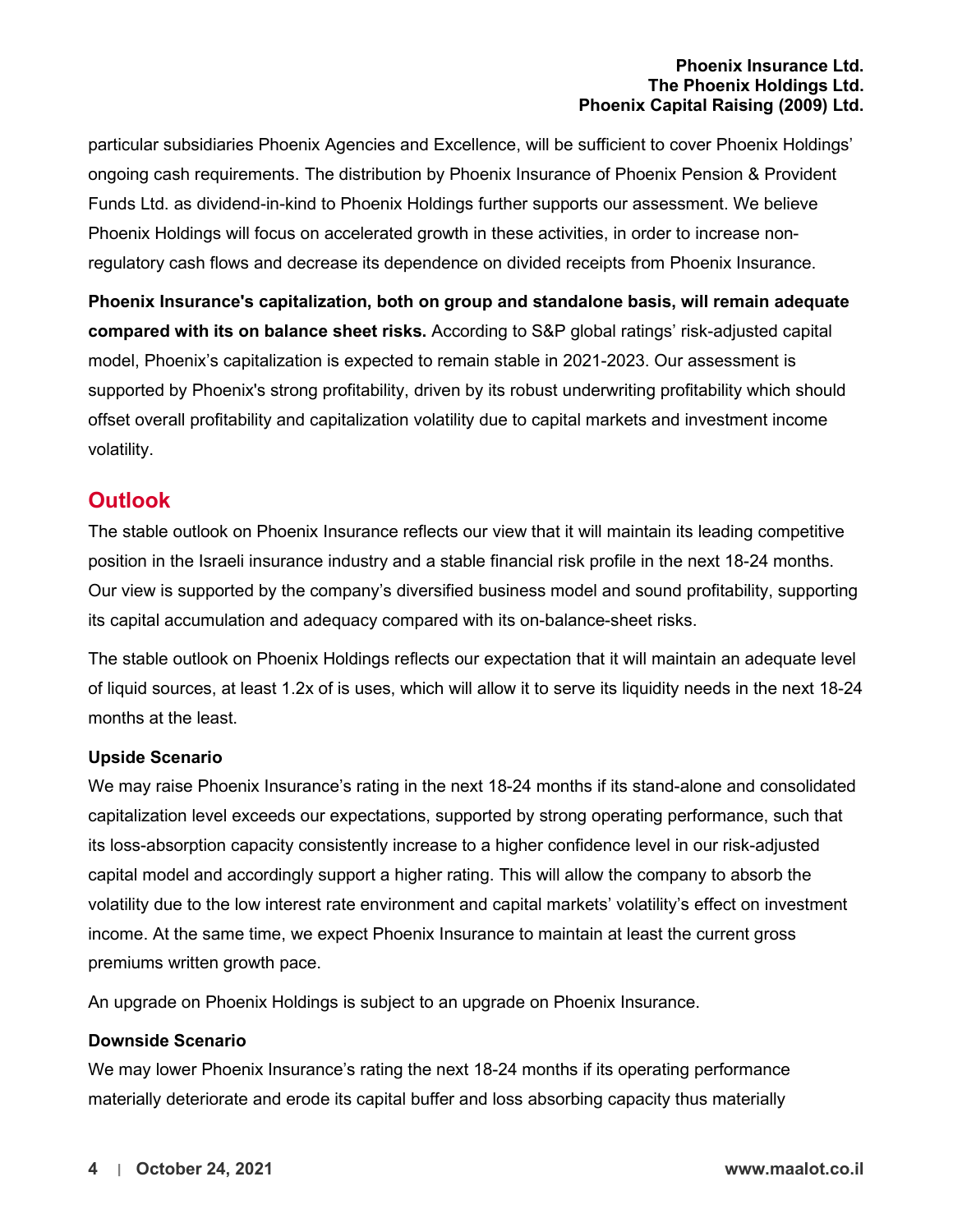weakening its capitalization. We may also lower the rating if Phoenix Insurance's capitalization sharply deteriorates because of life and health insurance reserves strengthening or due to a material increase in its market risk exposure from its investment in equities and non-tradable credit in its own investment portfolio ("nostro"). A negative rating action could also stem from a material decline in gross premiums written beyond our expectations compared with its local peers, which would lead us to conclude that Phoenix Insurance's competitive position in the Israeli insurance market has weakened.

We could downgrade The Phoenix Holdings in the next 18-24 months if its capability to serve its liquidity needs from its own sources deteriorates. A negative rating action on Phoenix Insurance could also lead to a similar action on Phoenix Holdings.

# <span id="page-4-0"></span>**Key Assumptions**

#### <span id="page-4-1"></span>**Macroeconomic assumptions**

- Real GDP growth of 5.5% in Israel in 2021. In 2022 and 2023 we expect 4% and 3.5% growth, respectively.
- CPI to increase to 1.5%-2% in 2021-2022
- Unemployment rate to decrease to about 5.5%-6% in 2021 and to improve to 4.5% in 2023

#### <span id="page-4-2"></span>**Base-case assumptions**

In our base case scenario we assume that Phoenix Insurance's gross premiums written will grow by about 2%-3% in 2021. Our assessment is supported by the improved economic environment and labor market recovery in 2021. We expect the growth will mainly stem from life and P/C insurance, while health business gross premiums are expected to decline by about 7%-8% following the termination of the Meuhedet long-term care insurance tender and the termination of the contract with "David Shield" on travel and relocation insurance following the latter's decision to set up its own insurance company. It should be noted that the effect of both terminations on the company's overall profitability is immaterial.

In the life and long-term savings segment, we expect Phoenix Insurance to focus on pure risks, pension and provident funds and financial deposits. We forecast growth in assets under management and in management fees. In the PC segment, Phoenix Insurance is expected to remain focused on its property lines, in particular motor insurance distributed by its direct Smart brand and by insurance agents. We forecast about 13%-15% ROE in 2021, owing to favorable investment income due to supportive global capital markets performance, which drive higher variable management fees and higher profits from all business lines. We also expect motor insurance net combined ratio to increase compared with recent years' average due to the increase in motor claims frequency, but to remain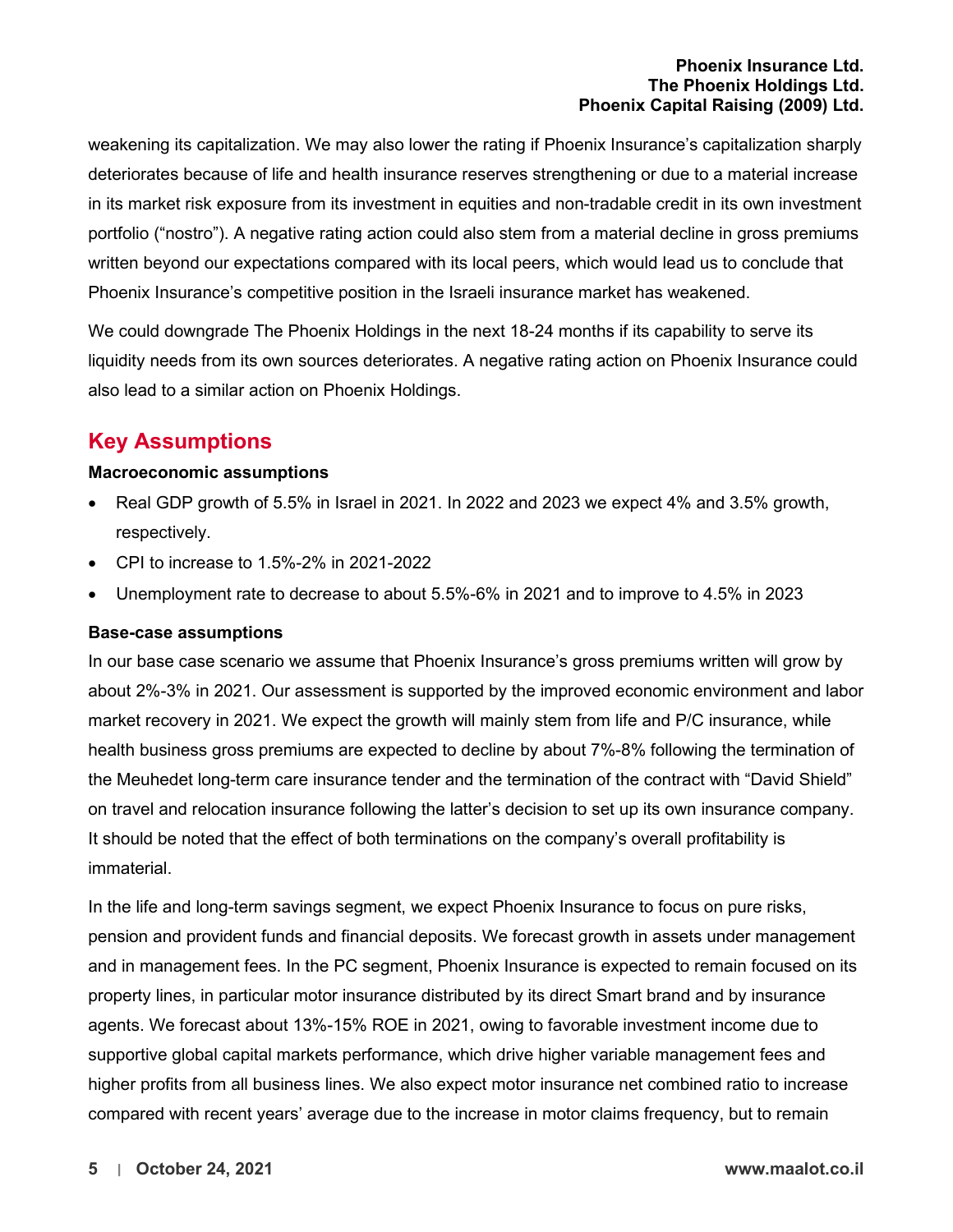about 93% owing to sound underwriting profitability. This profit will be mitigated due to health segment performance adversely affected by morbidity and expenses actuarial model updates.

| <b>Financial Metric</b>      | 2017  | 2018   | 2019   | 2020   | 2021F          |
|------------------------------|-------|--------|--------|--------|----------------|
| Gross premiums (Mil.<br>NIS) | 9,826 | 10,145 | 11,286 | 10,396 | >10,600        |
| Total Profit (Mil. NIS)      | 710   | 385    | 418    | 1,060  | ~1,300         |
| Return on Equity             | 19.3% | 8.2%   | 8.0%   | 18.7%  | $~13\% - 15\%$ |
| Net combined ratio           | 91.2% | 88.2%  | 84.9%  | 85.6%  | >93%           |

#### <span id="page-5-0"></span>**Phoenix Insurance Key Metrics**

#### <span id="page-5-1"></span>F - forecast

### **Business Risk**

Phoenix Insurance is one of the three largest insurance groups in Israel, with a market share of about 16% of total premiums in the Israeli insurance industry. Its total gross earned premiums was NIS 10.3 billion in 2020. About 46% of its gross earned premiums were generated by its life insurance activity, while its health and PC Insurance operations generated 27% and 27%, respectively.

As part of its strategic plan, Phoenix Insurance focuses on growth in profitable products in terms of return on equity (ROE) and strives to strengthen its operating efficiency. As a result, we expect growth in its P/C insurance and financial savings, pensions and provident funds segments, alongside individual risk products. In addition, we believe that Phoenix Insurance benefits from high distribution capabilities through Phoenix Agencies and a variety of direct channels in recent years, strengthening its ability to implement its strategic plan. At the same time, investing in innovation, service and digital tools it provides to its customers and insurance agents it is working with is a high priority in the Company's strategy. In addition, in accordance with its strategic plan for increasing operational efficiency and the use of technological and digital tools in its operations, the company reduced its workforce by about 12% and improved its marketing and sales activities by eliminating the sales division and transferring responsibility for this activity to the various insurance divisions. These measures are expected to support a decrease of approximately NIS 140 million per year in expenses and its operating performance in changing market conditions and increased competition in the industry.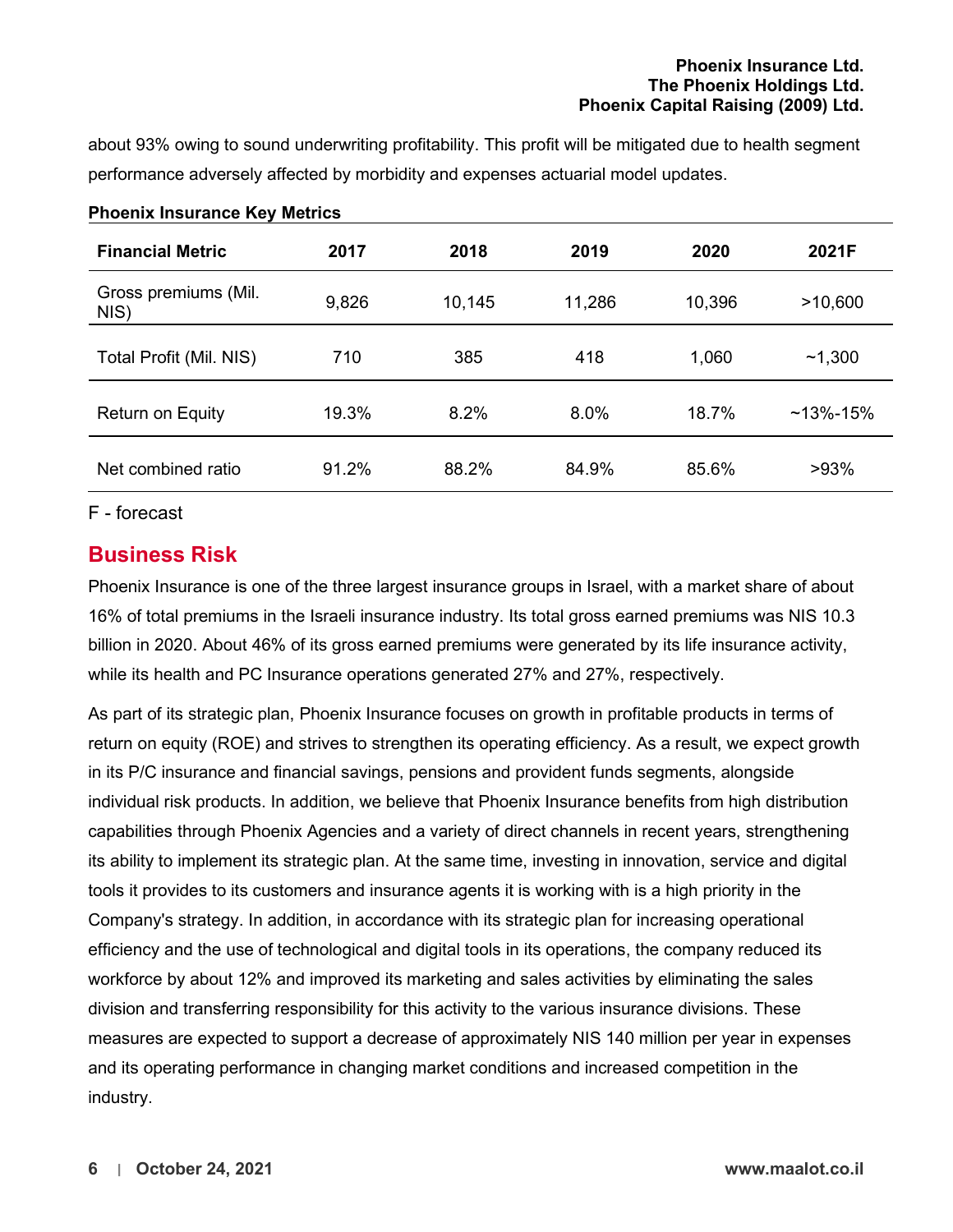Over the past five years, Phoenix Insurance has adapted its strategy to changing market conditions and successfully translated its diversified business model into high profitability reflected in an average ROE of approximately 14.2%, higher than the average ROE of 10.3% achieved on average by its local and global peers (see Chart 1).





Gothaer Insurance Group - an insurance group operating mainly in Germany, in life insurance, health insurance and P/C insurance, with gross premiums of about €4.5 billion in 2020.

ASR Netherlands - an insurance group operating mainly in the Netherlands, in life insurance, health insurance and P/C insurance, with gross premiums of about €5 billion in 2020.



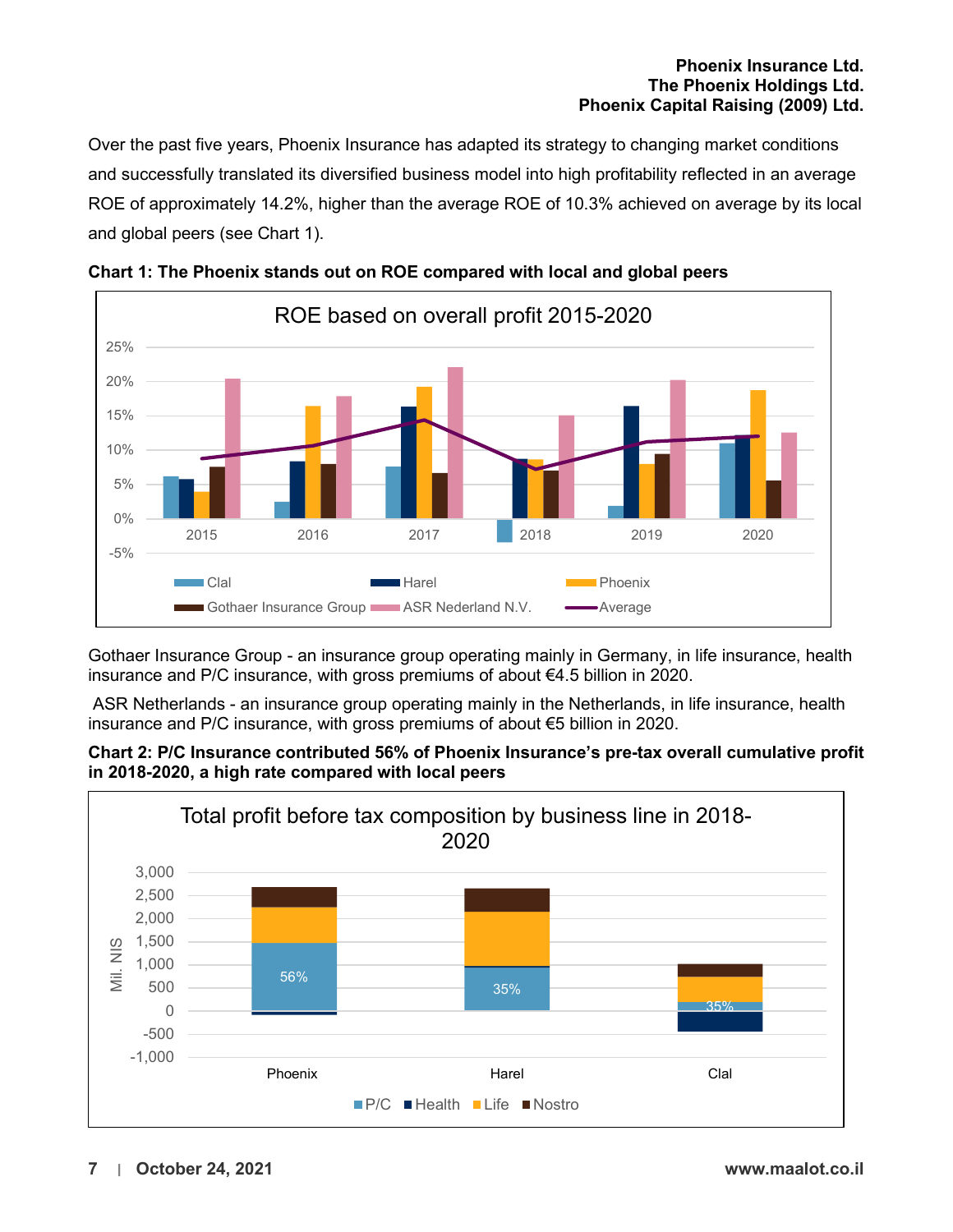We believe Phoenix's Insurance's high profitability compared with local peers in the past five years is predominantly supported by high profitability in PC insurance, as measured by a net combined ratio of 89.9% on average in the past five years, low compared with about 100% for its local and global peers (see Chart 3). Phoenix's sound underwriting profitability compared with the industry is supported by its technological capabilities, advanced use of its databases and their use in underwriting processes, and its focus on property lines (motor, apartments, and corporates) which constitute about 70% of its net premiums earned, while Clal and Harel property premiums represent about 60% and 47%, respectively, of net premiums earned. The liability segment, which is characterized by high underwriting losses, constitutes a smaller share of Phoenix's PC insurance premiums compared with local peers. At the same time, it can be concluded that the low interest rate environment and changes in the risk-free interest rate curve have led to the frequent strengthening of the reserves attributed to long-term care insurance and thus adversely affected Phoenix Insurance's and its local peer's profitability from the health insurance segment.



#### **Chart 3: Phoenix Insurance P/C underwriting profitability is superior to local and global peers'**

# <span id="page-7-0"></span>**Financial Risk**

Phoenix group's capital assessment, according to S&P Global Ratings' risk adjusted capital model, reflects material capital redundancy compared with the capital requirement at its current rating level, on both Phoenix Insurance's standalone capitalization and group's consolidated capitalization. The capital requirement for Phoenix Insurance's market risk increased in the past year, following increased exposure to equities, investment funds and non-tradable credit. However, according to our base case scenario, we believe that the issuance of additional Tier 1 capital in 2021 and the group's strong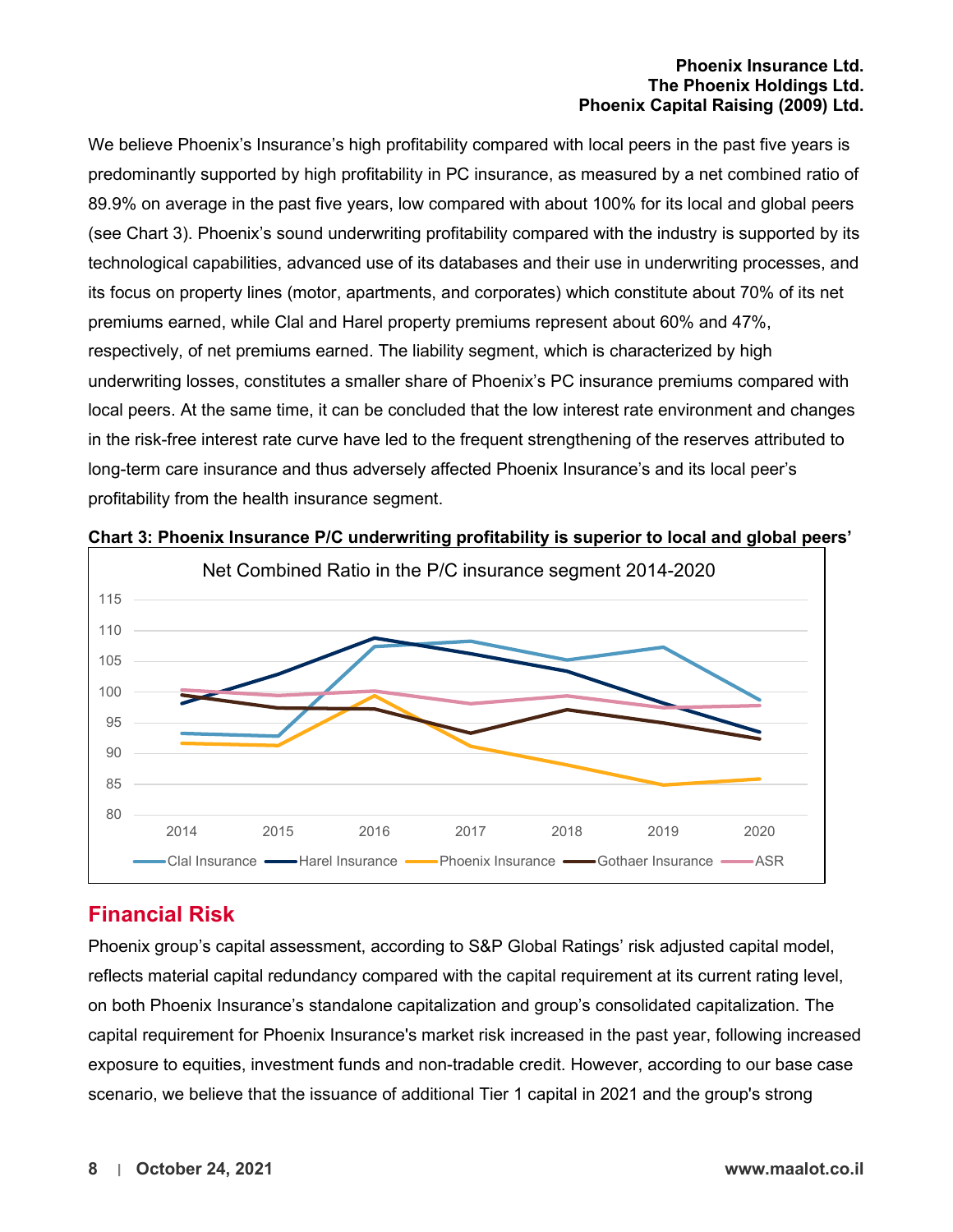profitability will support the group's capital accumulation pace and capitalization in 2021–2023. We assign intermediate equity content to the notes Phoenix Insurance issued in 2021 and partially include them in our risk-adjusted capital calculation. Since we assess Phoenix Insurance's capital based on the group's consolidated capital, Phoenix Holdings' share in the issuance, about NIS 1.1 billion, is excluded from our consolidated capital assessment. In our assessment we consider an annual dividend distribution of at least 30% of the group's expected overall profit, in line with its dividend policy.

On December 31, 2020, Phoenix Insurance's solvency 2 capital ratio was 192%, compared with 162% at year-end 2019. The increase in the solvency ratio mainly reflects the Company's strong profitability, an increase in the deferred tax to absorb losses and an actuarial update to the expense model. In addition, Phoenix Insurance signed a reinsurance agreement to reduce the lapses risk scenario in the life and health insurance segments, which reduced the capital requirements attributed to this risk. These positive effects outweighed the negative impact of the risk-free interest rate curve decline that led to an increase in the capital requirement attributed to life and long-term care insurance liabilities.

Our view of Phoenix insurance's investment portfolio asset quality is largely driven by its ~39% exposure to Israeli government bonds rated 'AA-', as of June 2021. We also consider the leverage based on Phoenix group's consolidated debt to remain below 45% in 2021-2023 (excluding the value in force component, which we do not count as part of on-balance capital). We also expect the average interest coverage ratio to be materially above 4x in the same period.

## <span id="page-8-0"></span>**Other Key Credit Considerations**

### <span id="page-8-1"></span>**Phoenix Holdings**

Our rating on Phoenix Holdings (ilAA-/Stable) reflects our view of its capability to service its ongoing cash requirements. Our assessment is supported by Phoenix Holdings' actions to increase diversification of the group's activity, such as expanding Phoenix Agencies' operations by acquiring insurance agencies. Our assessment considers dividend streams from non-regulated entities, in particular subsidiaries Phoenix Agencies and Excellence, as well as Phoenix Holdings' ongoing cash requirements, including ongoing management expenses and principal and interest payments on issued bonds. This assessment reflects a sources to uses ratio of at least 1.2x on an annual basis in the next 18-24 months. Our assessment is also supported by the fact that Phoenix Holdings has sufficient liquid assets compared with its cash requirements (at least 1.5x on an annual basis in the next 18-24 months).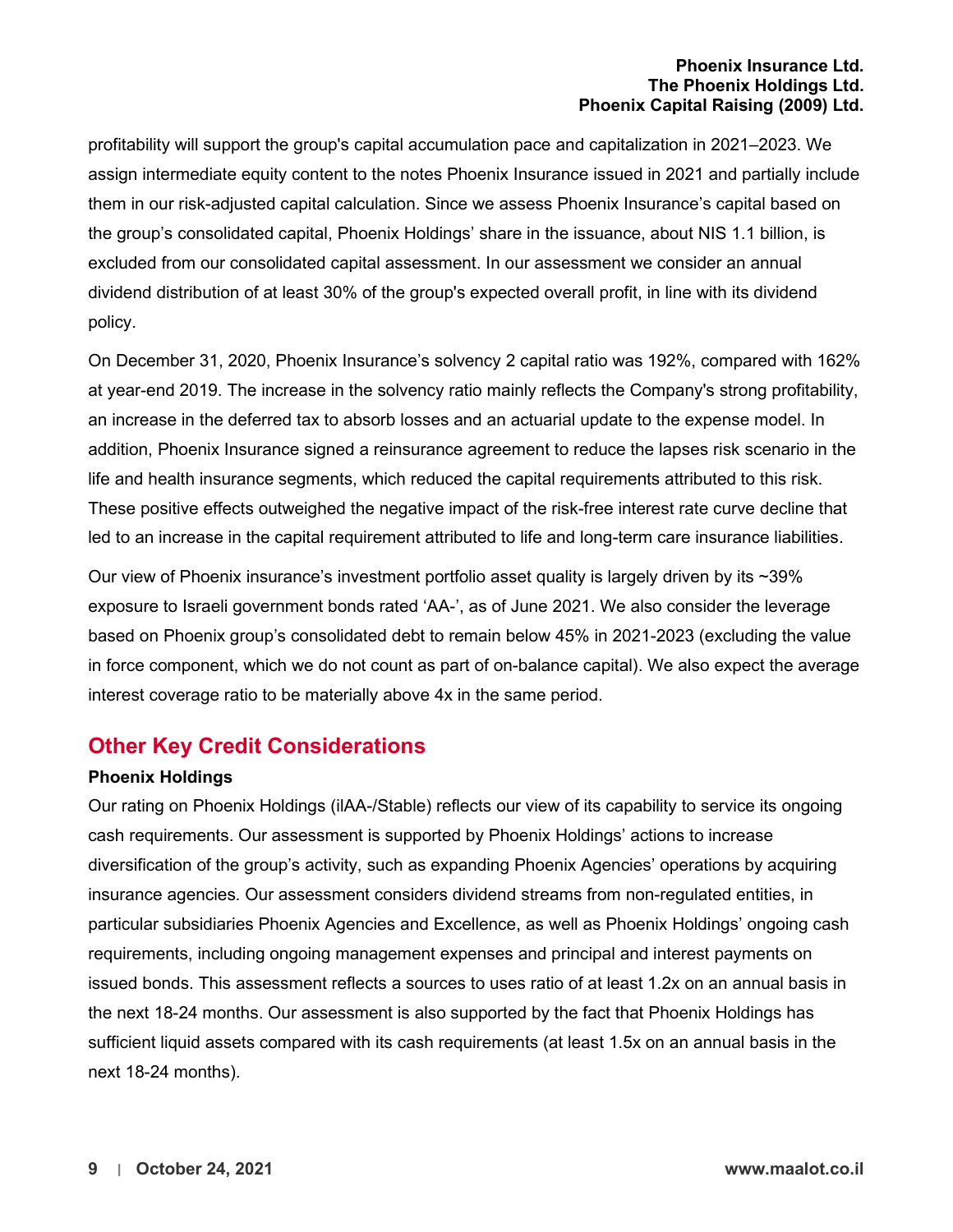In June 2021, Phoenix Holdings completed the acquisition of the Halman-Aldubi Investment House and the merger of its pension and provident fund operations into Phoenix Pension and Provident Funds Ltd., which was distributed as a dividend-in-kind from Phoenix Insurance to Phoenix Holdings. The group's pension and provident funds' assets under management increased to about NIS 45 billion (about NIS 2.1 billion attributable to the acquisition) and about NIS 61 billion (about NIS 20 billion attributable to acquisition), respectively. In our opinion, the acquisition improves Phoenix Holdings' ability to cope with the changing market conditions that make pension and provident funds the main products in the long-term savings subsector in Israel. We believe that after utilizing the synergies and streamlining the cost base, the increase in income from fixed management fees from pension and provident funds activity is expected to increase the share of profit that is less affected by capital market performance. We also expect the distribution of Phoenix Pension & Provident Funds Ltd. as a dividend-in-kind by Phoenix Insurance to Phoenix Holdings to support the increase in cash flow streams from non-regulated entities, and improve Phoenix Holdings' capability to service its ongoing cash requirements.

#### <span id="page-9-0"></span>**Phoenix Insurance Liquidity**

We assess Phoenix Insurance's liquidity as 'adequate'. The Company has large cash and liquid investment reserves compared with its on-balance obligations.

#### <span id="page-9-1"></span>**Environmental, Social, And Governance**

Phoenix group's corporate governance is in line with local insurance industry norms. We believe the group's management has been implementing its strategic plans successfully in recent years. We also believe the Company has a clear view of the risks inherent in its business operation, as reflected in its risk management and capital management policies and the tools it's developing.

As an insurance company operating in the life and health insurance lines, Phoenix Insurance's exposure to environmental and social factors may lead to an increase in its obligations, for instance as a result of longer life expectancy and an increase in chronic morbidity due to lifestyle changes. In P/C insurance, we estimate the Company's exposure to climate damages as limited, due to the fact that it only operates in Israel. However, in recent years we have seen climate changes causing harsher weather conditions in Israel in the winter, mainly floods. The Company is fully covered against this kind of catastrophic risks through re-insurance.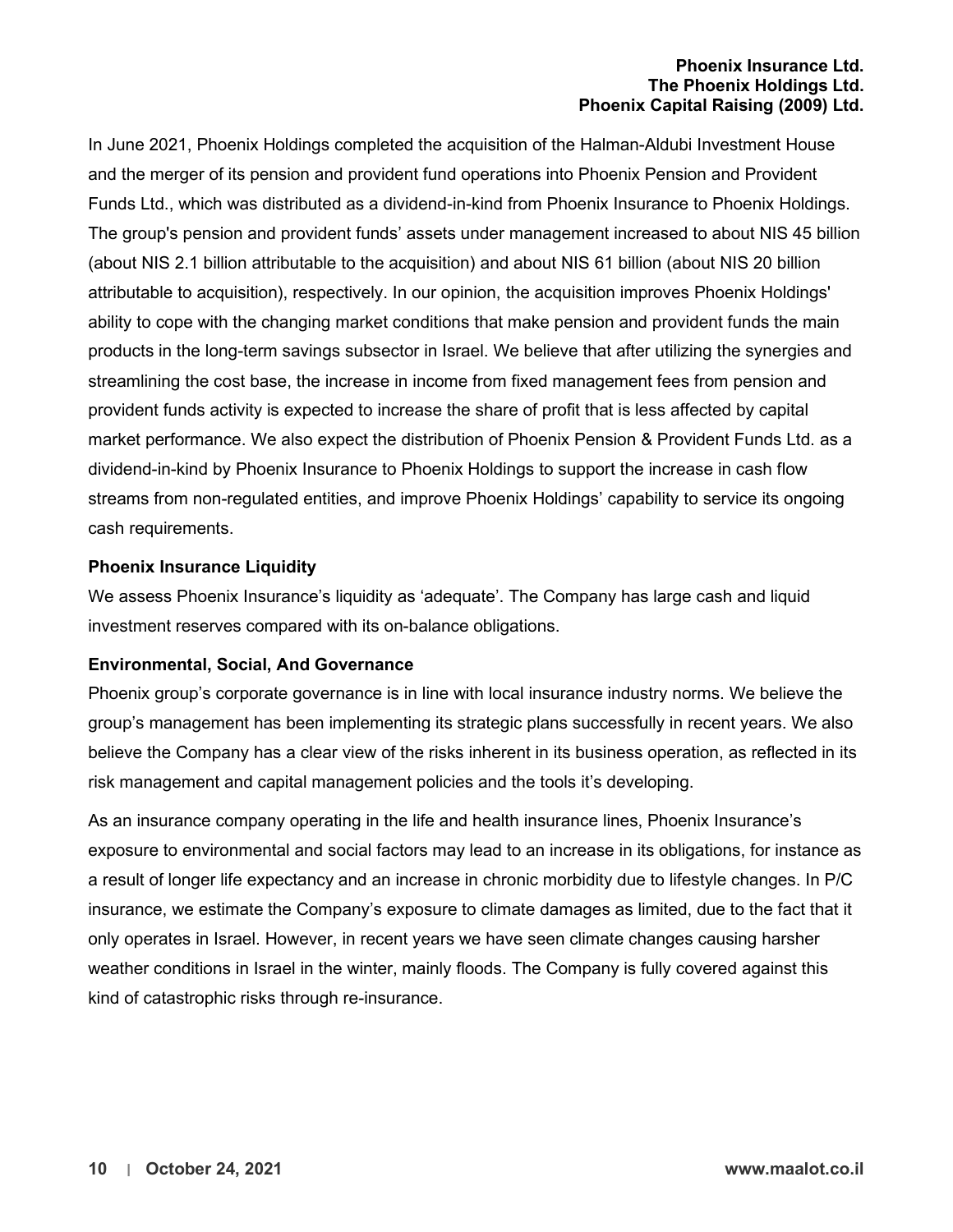# <span id="page-10-0"></span>**Related Criteria And Research**

- Refined Methodology And [Assumptions For Analyzing Insurer Capital Adequacy Using The Risk-](http://www.maalot.co.il/PDFViewer/Criteria/97)[Based Insurance Capital Model,](http://www.maalot.co.il/PDFViewer/Criteria/97) June 7, 2010
- [Principles Of Credit Ratings,](http://www.maalot.co.il/PDFViewer/Criteria/29) February 16, 2011
- [Methodology For National And Regional Scale Credit Ratings,](http://www.maalot.co.il/PDFViewer/Criteria/438) June 25, 2018
- [Hybrid Capital: Methodology And Assumptions,](http://www.maalot.co.il/PDFViewer/Criteria/465) July 1, 2019
- [Insurers Rating Methodology,](http://www.maalot.co.il/PDFViewer/Criteria/466) July 1, 2019
- [Group Rating Methodology,](http://www.maalot.co.il/PDFViewer/Criteria/467) July 1, 2019
- **S&P Global Ratings Definitions**, January 5, 2021

# <span id="page-10-1"></span>**Ratings List**

| <b>Phoenix Insurance Ltd.</b>                    | <b>Rating</b>   | Date when the<br>rating was first<br>published | <b>Last date when</b><br>the rating was<br>updated |
|--------------------------------------------------|-----------------|------------------------------------------------|----------------------------------------------------|
| <b>Issuer rating(s)</b>                          |                 |                                                |                                                    |
| Long term                                        | ilAA+/Stable    | 24/05/2004                                     | 31/01/2021                                         |
| <b>Issuer Credit Rating history</b><br>Long term |                 |                                                |                                                    |
| April 21, 2020                                   | ilAA+/Stable    |                                                |                                                    |
| October 07, 2018                                 | ilAA+/Positive  |                                                |                                                    |
| February 19, 2017                                | ilAA+/Stable    |                                                |                                                    |
| November 17, 2015                                | ilAA+/Negative  |                                                |                                                    |
| May 20, 2014                                     | ilAA+/Stable    |                                                |                                                    |
| November 18, 2012                                | ilAA+/Negative  |                                                |                                                    |
| July 18, 2012                                    | ilAA+/Watch Neg |                                                |                                                    |
| October 16, 2011                                 | ilAA+/Stable    |                                                |                                                    |
| August 26, 2010                                  | ilAA/Stable     |                                                |                                                    |
| August 17, 2009                                  | ilAA-/Negative  |                                                |                                                    |
| May 19, 2009                                     | ilAA-/Watch Neg |                                                |                                                    |
| February 08, 2009                                | ilAA/Watch Neg  |                                                |                                                    |
| May 24, 2004                                     | ilAA            |                                                |                                                    |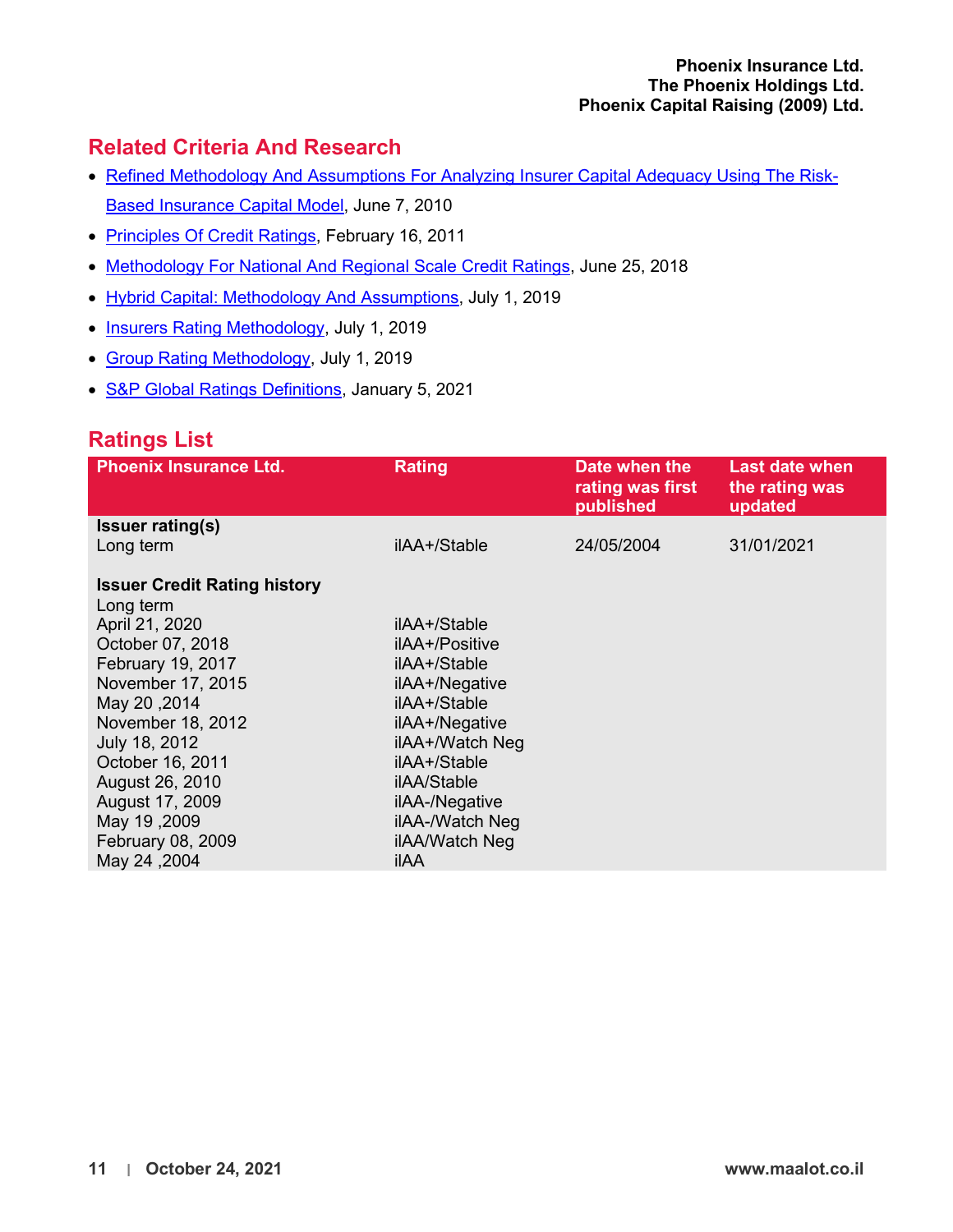| <b>Phoenix Holdings</b>                                                                                                                                                                                                                                                             | <b>Rating</b>                                                                                                                                                                                 | Date when the<br>rating was first<br>published | <b>Last date when</b><br>the rating was<br>updated |
|-------------------------------------------------------------------------------------------------------------------------------------------------------------------------------------------------------------------------------------------------------------------------------------|-----------------------------------------------------------------------------------------------------------------------------------------------------------------------------------------------|------------------------------------------------|----------------------------------------------------|
| <b>Issuer rating(s)</b><br>Long term                                                                                                                                                                                                                                                | ilAA-/Stable                                                                                                                                                                                  | 14/03/2007                                     | 31/01/2021                                         |
| <b>Issue rating(s)</b><br><b>Senior Unsecured Debt</b><br>Series 3<br>Series 4<br>Series 5                                                                                                                                                                                          | <b>ilAA-</b><br><b>ilAA-</b><br>ilAA-                                                                                                                                                         | 03/02/2020<br>03/02/2020<br>03/02/2020         | 31/01/2021<br>31/01/2021<br>31/01/2021             |
| <b>Issuer Credit Rating history</b><br>Long term<br>October 06, 2019<br>October 07, 2018<br>February 19, 2017<br>November 17, 2015<br>May 20, 2014<br>November 18, 2012<br>July 18, 2012<br>January 12, 2012<br>August 26, 2010<br>May 19,2009<br>November 16, 2008<br>May 14, 2007 | ilAA-/Stable<br>ilA+/Positive<br>ilA+/Stable<br>ilA+/Negative<br>ilA+/Stable<br>ilA+/Negative<br>ilA+/Watch Neg<br>ilA+/Stable<br>ilA/Stable<br>ilA/Negative<br>ilAA/Watch Neg<br>ilAA/Stable |                                                |                                                    |

| <b>Phoenix Capital Raising (2009)</b><br>Ltd. | <b>Rating</b>    | Date when the<br>rating was first<br>published | <b>Last date when</b><br>the rating was<br>updated |
|-----------------------------------------------|------------------|------------------------------------------------|----------------------------------------------------|
| <b>Issue rating(s)</b>                        |                  |                                                |                                                    |
| Subordinate hybrid debt                       |                  |                                                |                                                    |
| Series 12                                     | ilA+             | 27/07/2021                                     | 27/07/2021                                         |
| Series 9                                      | <b>ilAA-</b>     | 03/02/2020                                     | 21/10/2020                                         |
| Series 4                                      | <b>ilAA-</b>     | 03/02/2020                                     | 21/10/2020                                         |
| Series 5                                      | <b>ilAA-</b>     | 03/02/2020                                     | 21/10/2020                                         |
| Series 6                                      | <b>ilAA-</b>     | 03/02/2020                                     | 21/10/2020                                         |
| Series 8                                      | <b>ilAA-</b>     | 03/02/2020                                     | 21/10/2020                                         |
| Series 10                                     | <b>ilAA-</b>     | 03/02/2020                                     | 21/10/2020                                         |
| Series 11                                     | <b>ilAA-</b>     | 16/02/2019                                     | 21/10/2020                                         |
| <b>Additional details</b>                     |                  |                                                |                                                    |
| Time of the event                             | 24/10/2021 15:39 |                                                |                                                    |
| Time when the event was learned of            | 24/10/2021 15:39 |                                                |                                                    |
| Rating requested by                           | Issuer           |                                                |                                                    |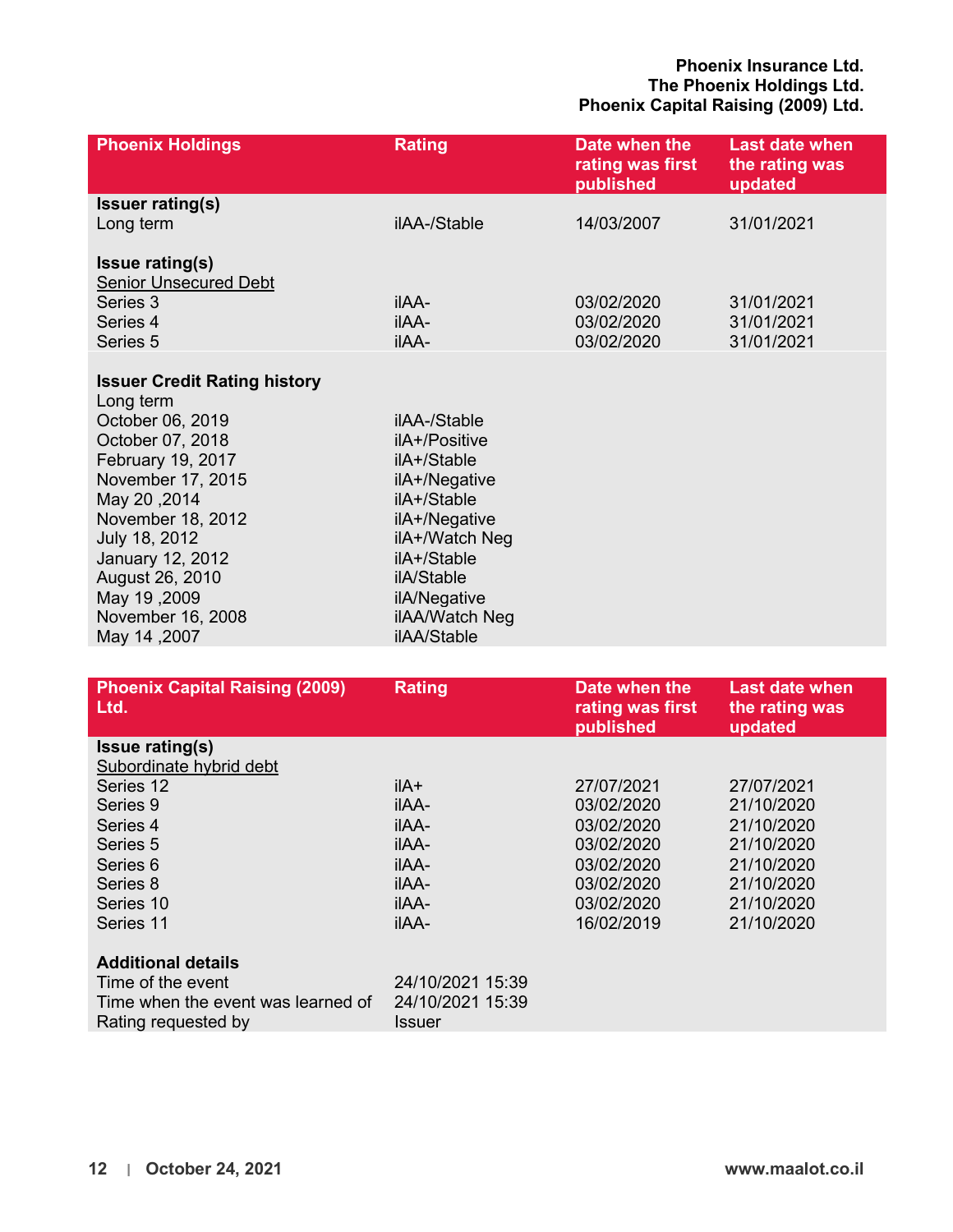S&P Maalot is the commercial name of S&P Global Ratings Maalot Ltd. For a list of the most upto-date ratings and for additional information regarding S&P Maalot's surveillance policy, see S&P Global Ratings Maalot Ltd. website at [www.maalot.co.il.](http://www.maalot.co.il/)

All rights reserved © No content (including ratings, credit-related analyses and data, valuations, model, software or other application or output therefrom) or any part thereof (collectively, "the Content") may be modified, reverse engineered, reproduced or distributed in any form by any means, or stored in a database or retrieval system, without the prior written permission of of S&P Global Ratings Maalot Ltd. or its affiliates (collectively, S&P). The Content shall not be used for any unlawful or unauthorized purposes. &P and any third-party providers, as well as their directors, officers, shareholders, employees or agents (collectively, "S&P Parties") do not guarantee the accuracy, completeness, timeliness or availability of the Content. S&P Parties are not responsible for any errors or omissions (negligent or otherwise), regardless of the cause, for the results obtained from the use of the Content, or for the security or maintenance of any data input by the user. The Content is provided on an "as is" basis. **S&P PARTIES DISCLAIM ANY AND ALL EXPRESS OR IMPLIED WARRANTIES, INCLUDING, BUT NOT LIMITED TO, ANY WARRANTIES OF MERCHANTABILITY OR FITNESS FOR A PARTICULAR PURPOSE OR USE, FREEDOM FROM BUGS, SOFTWARE ERRORS OR DEFECTS, THAT THE CONTENT'S FUNCTIONING WILL BE UNINTERRUPTED OR THAT THE CONTENT WILL OPERATE WITH ANY SOFTWARE OR HARDWARE CONFIGURATION.** In no event shall S&P Parties be liable to any party for any direct, indirect, incidental, exemplary, compensatory, punitive, special or consequential damages, costs, expenses, legal fees, or losses (including, without limitation, lost income or lost profits and opportunity costs or losses caused by negligence) in connection with any use of the Content even if advised of the possibility of such damages.

Credit-related and other analyses, including ratings, and statements in the Content are statements of opinion as of the date they are expressed and not statements of fact. S&P's ratings and other analyses are not recommendations to purchase, hold, or sell any securities or to make any investment decisions, and do not address the suitability of any security. S&P assumes no obligation to update the Content following publication in any form or format. The Content should not be relied on in making investment decisions or any other business decision, and is not a substitute for the skill, judgment and experience of the user, its management, employees, advisors and/or clients when making such decisions. S&P does not act as a fiduciary or an investment advisor except where registered as such. Rating reports are correct as of the time of their publication. S&P updates rating reports following ongoing surveillance of events or annual surveillance..

While S&P obtains information from sources it believes to be reliable, S&P does not perform an audit and undertakes no duty of due diligence or independent verification of any information it receives. S&P publishes rating-related reports for a variety of reasons that are not necessarily dependent on action by rating committees, including, but not limited to, the publication of a periodic update on a credit rating and related analyses.

To the extent that regulatory authorities allow a rating agency to acknowledge in one jurisdiction a rating issued in another jurisdiction for certain regulatory purposes, S&P reserves the right to assign, withdraw or suspend such acknowledgment at any time and in its sole discretion. S&P Parties disclaim any duty whatsoever arising out of the assignment, withdrawal or suspension of an acknowledgment as well as any liability for any damage alleged to have been suffered on account thereof.